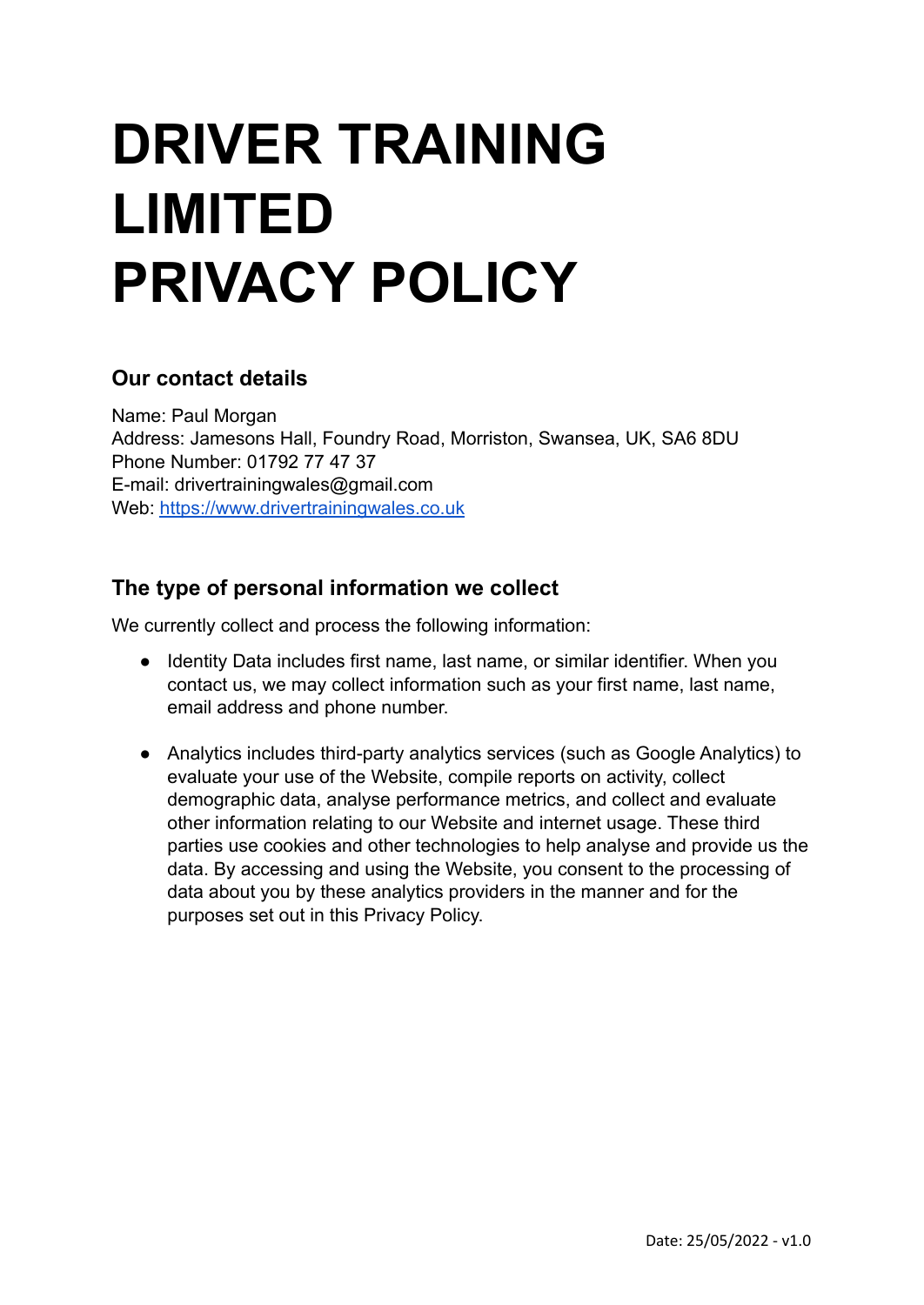#### **How we get the personal information and why we have it**

Most of the personal information we process is provided to us directly by you for one of the following reasons:

- Present Website content
- Use any of our Services
- Request marketing to be sent to you
- Give us some feedback.

We don't share any personally identifying information publicly or with third-parties, except when required to by law.

Under the UK General Data Protection Regulation (UK GDPR), the lawful bases we rely on for processing this information are:

**(a) Your consent. You are able to remove your consent at any time. You can do this by contacting us.**

- **(b) We have a contractual obligation.**
- **(c) We have a legal obligation.**
- **(d) We have a legitimate interest.**

#### **How we store your personal information**

Your information is securely stored.

We keep your personal information for as long as it is necessary, we will then dispose of your information by secure destruction.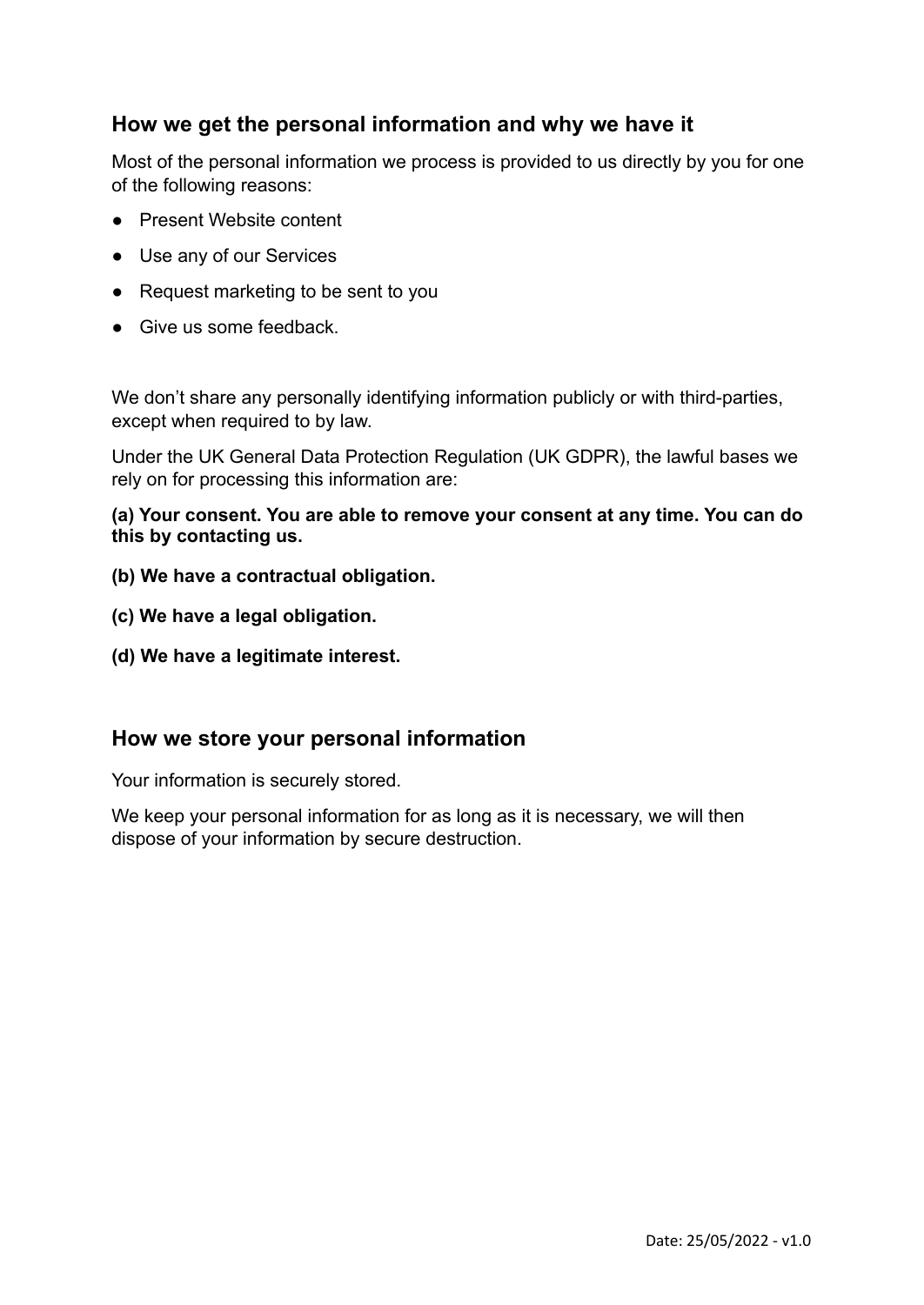### **Your data protection rights**

Under data protection law, you have rights including:

**Your right of access** - You have the right to ask us for copies of your personal information.

**Your right to rectification** - You have the right to ask us to rectify personal information you think is inaccurate. You also have the right to ask us to complete information you think is incomplete.

**Your right to erasure** - You have the right to ask us to erase your personal information in certain circumstances.

**Your right to restriction of processing** - You have the right to ask us to restrict the processing of your personal information in certain circumstances.

**Your right to object to processing** - You have the right to object to the processing of your personal information in certain circumstances.

**Your right to data portability** - You have the right to ask that we transfer the personal information you gave us to another organisation, or to you, in certain circumstances.

You are not required to pay any charge for exercising your rights. If you make a request, we have one month to respond to you.

If you wish to make a request, please contact us at:

**Driver Training Limited, Jamesons Hall, Foundry Road, Morriston, Swansea, UK, SA6 8DU**